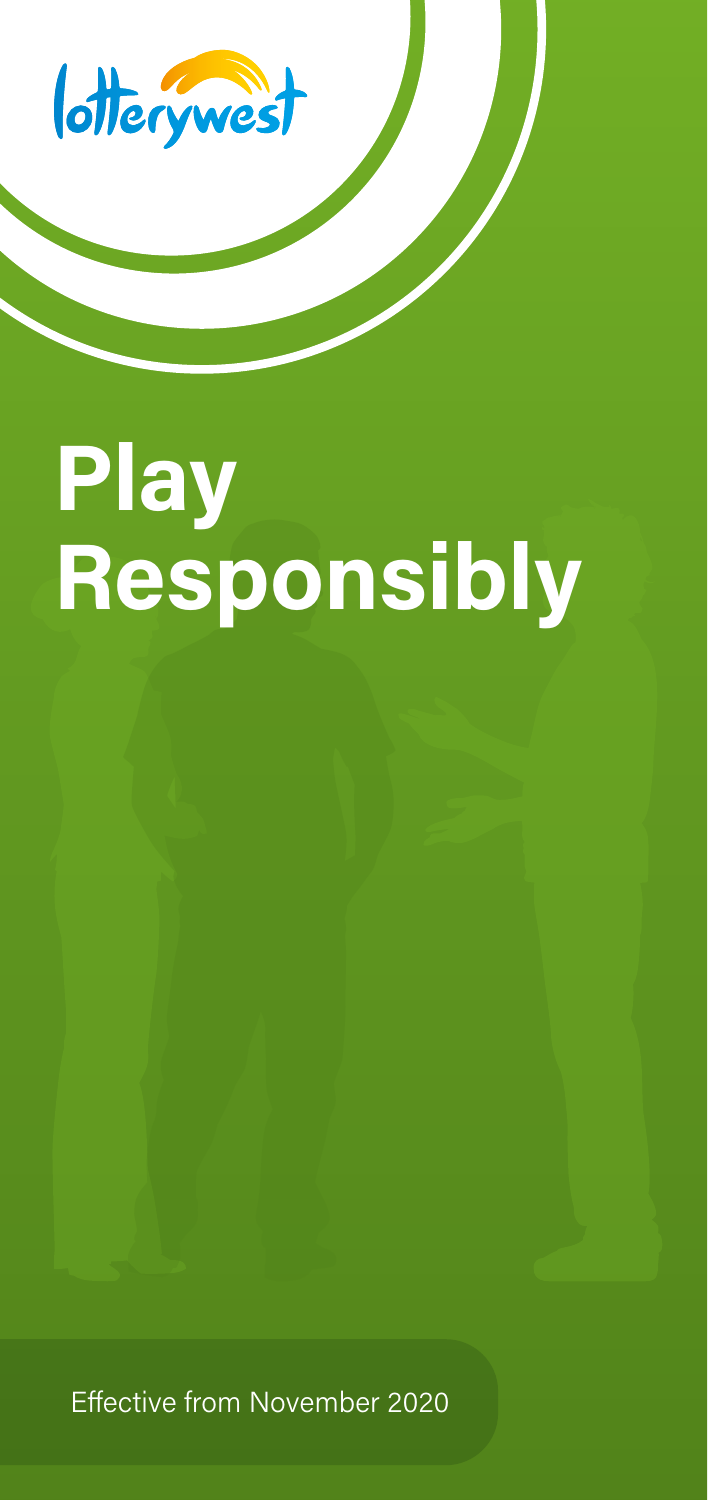

# **About Lotterywest**

We exist to help make an already great state, greater.

Every day Lotterywest gives Western Australians a chance to dream by playing a range of lottery games. As well as selling our games and handing out millions of prizes to winners, we are unique in Australia as the only lottery to directly support the community through our grants.

Every time you play Lotterywest games, you help support thousands of grants for not-for-profit organisations and local government authorities, as well as health, sports and arts sectors through our statutory funding.

Lotterywest has proudly supported the community for over 85 years and remains committed to our vision to build a better Western Australia together.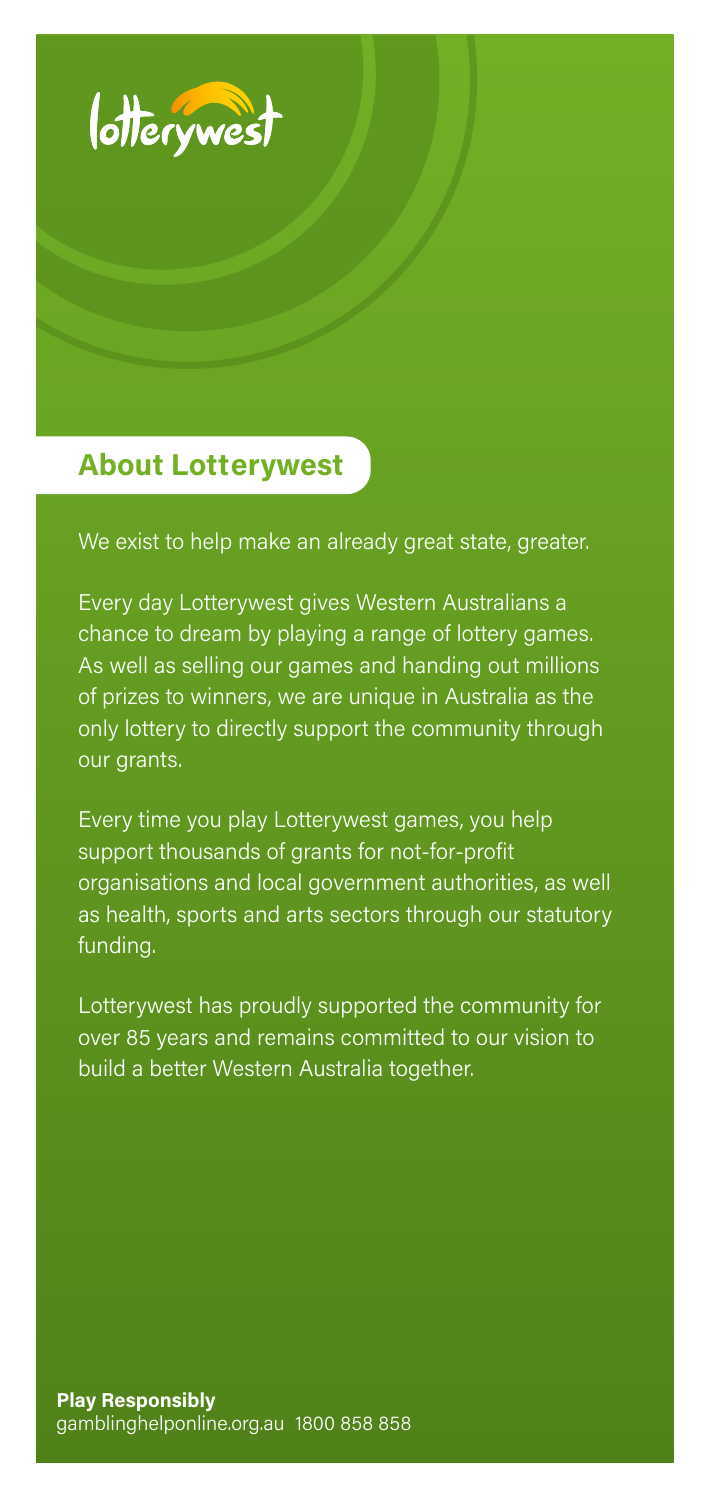# **Play Responsibly**

Lotterywest encourages you to play responsibly at all times. Our primary purpose is to support the WA community from the funds we raise through our lottery.

We care about our players and the broader community. No one benefits when players experience problems with gambling - that's why we have a commitment to prevent it.

We've achieved accreditation under the World Lottery Association's Responsible Gambling Standards and continue to provide players with information encouraging responsible play.

In partnership with our stores, we aim to offer the highest standards of service and information to play responsibly.

### **Our games**

Lotterywest promotes Saturday Lotto, Monday and Wednesday Lotto, OZ Lotto, Powerball, Set for Life, Cash 3, Super66 and instant lotteries which are sold under the brand name Scratch'n'Win.

You can find out more in our How to play games brochure, in-store or on the Lotterywest website.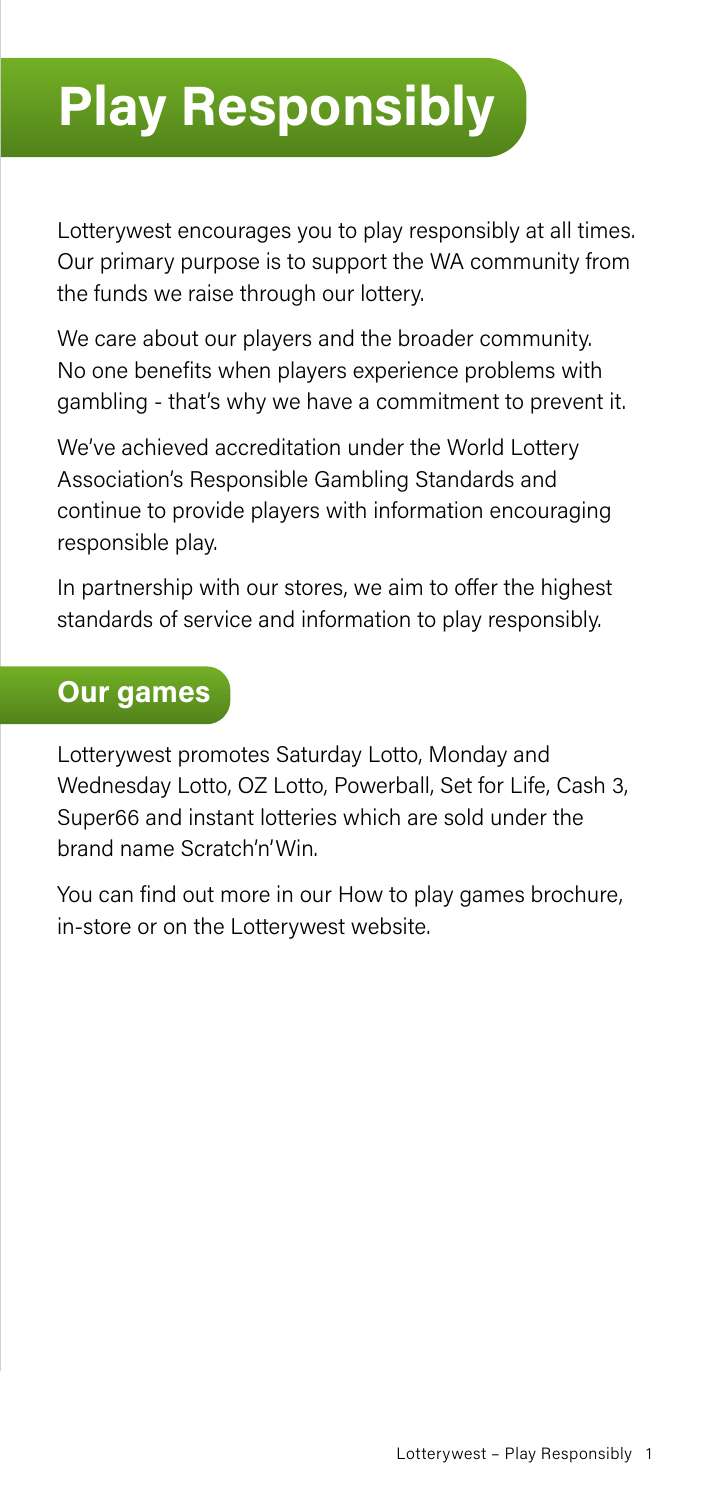# **Your chances of winning**

When you buy lottery games to win a prize, it's important that you are aware of your chances of winning and understand that these are games of pure chance. Your chance of winning a prize depends on which game you play and the number of games or lines you buy.

The odds of winning a prize on any single game of Saturday Lotto, Monday and Wednesday Lotto, OZ Lotto, Powerball, Set for Life, Cash 3 and Super66 are listed below:

| Game                          | <b>Drawn</b>            | <b>Chances of</b><br>winning top prize |
|-------------------------------|-------------------------|----------------------------------------|
| Saturday Lotto                | Saturday                | 1 in 8,145,060                         |
| Monday and<br>Wednesday Lotto | Monday and<br>Wednesday | 1 in 8,145,060                         |
| OZ Lotto                      | Tuesday                 | 1 in 45,379,620                        |
| Powerball                     | Thursday                | 1 in 134,490,400                       |
| Set for Life                  | Daily                   | 1 in 38,320,568                        |
| Cash 3                        | Daily                   | 1 in 1,000                             |
| Super <sub>66</sub>           | Saturday                | 1 in 1,000,000                         |

Each Scratch'n'Win game has its own prize structure. For information about the odds of winning, please check the back of the ticket, ask in-store or visit the Lotterywest website.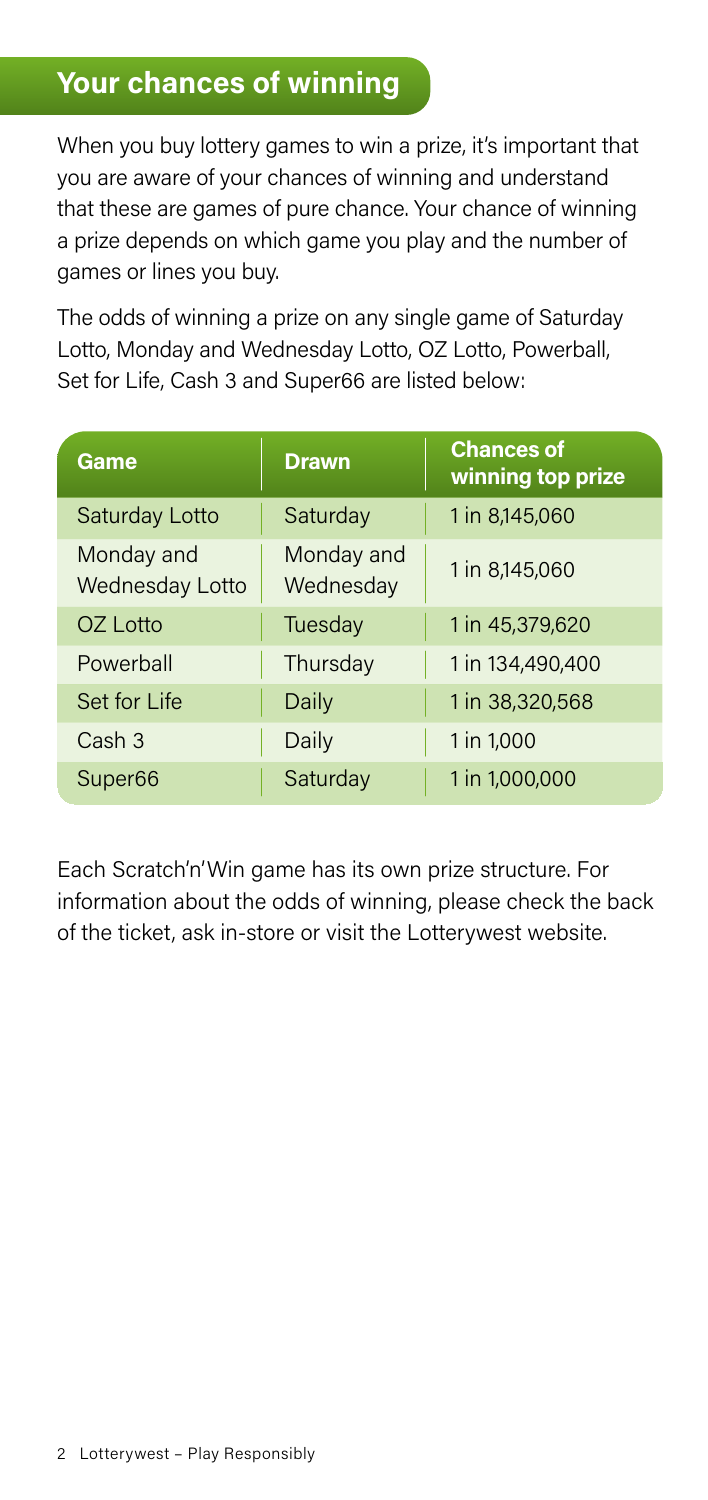# **Age of play**

You must be 16 years or older to buy all Lotterywest games. It's against the law to sell a lottery ticket to any person under the age of 16, and strong penalties apply.

# **Problem gambling warning signs**

There are a number of signs that may indicate you or someone you know has or may be developing a problem with gambling.

#### **Consider in the last 12 months:**

- 1. Have you bet or spent more on lottery products than you could really afford to lose?
- 2. Have you needed to gamble with larger amounts of money to be able to get the same feeling of excitement?
- 3. After gambling, did you go back on another day to try and win back the money you lost?
- 4. Have you borrowed money or sold anything to gamble?
- 5. Have you felt you might have a problem with gambling?
- 6. Have people criticised your betting or told you that you have a problem with gambling, regardless of whether or not you thought it was true?
- 7. Have you felt guilty about the way you gamble or what happens when you gamble?
- 8. Has your gambling caused you any health problems, including stress or anxiety?
- 9. Has your gambling caused any financial problems for you or your household?

If the answer is yes to any of the above questions, it may be time to seek help. Another option is to complete an online anonymous self-assessment questionnaire which you can access on our website.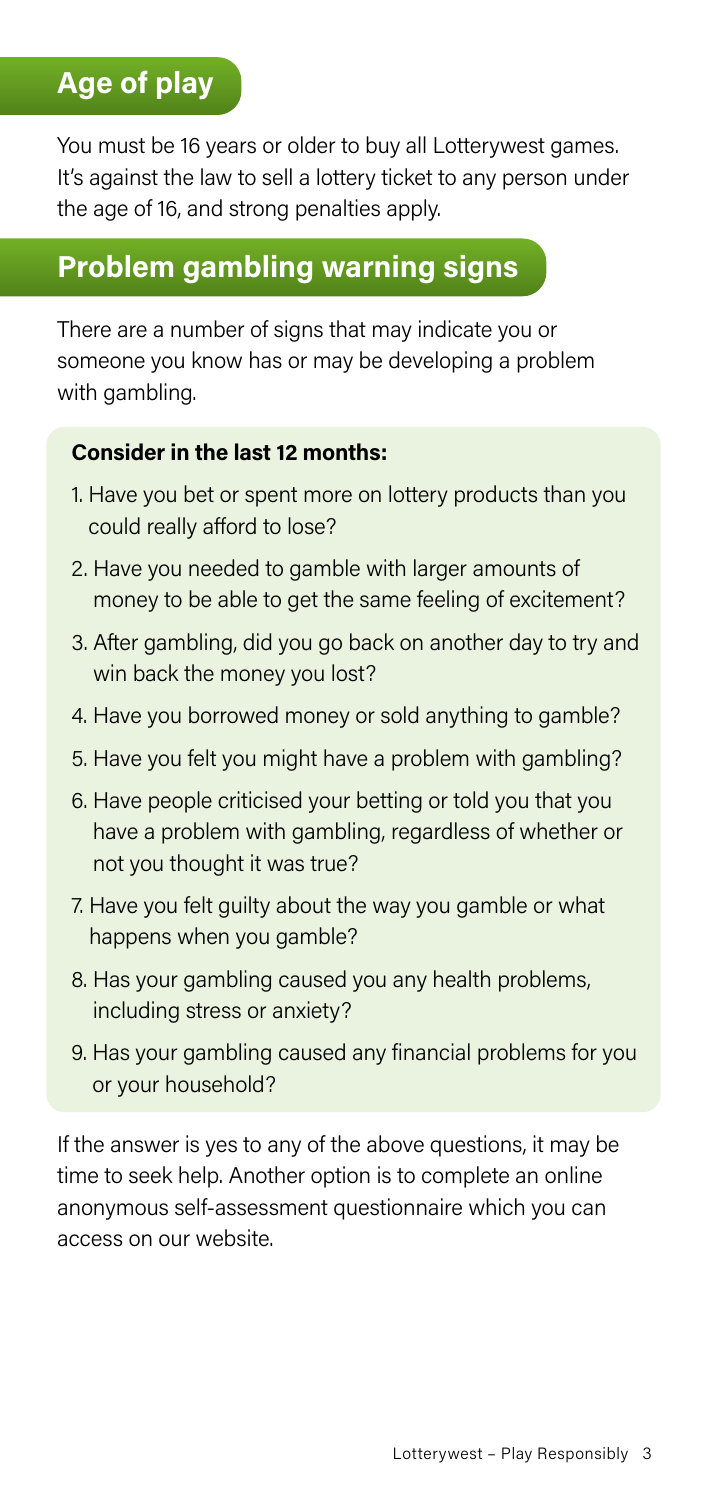There are some things that you can do to try and reduce your spending or stop gambling.

#### **You can:**

- Set a weekly budget, and stick to it.
- Keep records of all your winnings and your losses.
- Avoid going to places where you have gambled in the past and don't feel in control.
- Find out if the venue has a self-banning procedure and ask to be banned from gambling (self-exclusion). This usually applies to the Casino or to a TAB outlet.
- Through your Lotterywest membership you can update your account settings to select a period of time for selfexclusion from online play, plus you can set online weekly spending limits.
- Substitute the time you would have spent gambling with extra family time, sport or activities with friends.

# **Need help?**

Lotterywest games are designed to be fun and entertaining for players. If gambling is no longer fun for you, if you need advice on how to control it, or would like help or advice on what to do if you are concerned about a family member or friend, then you can call the free help service 24 hours a day, 7 days a week.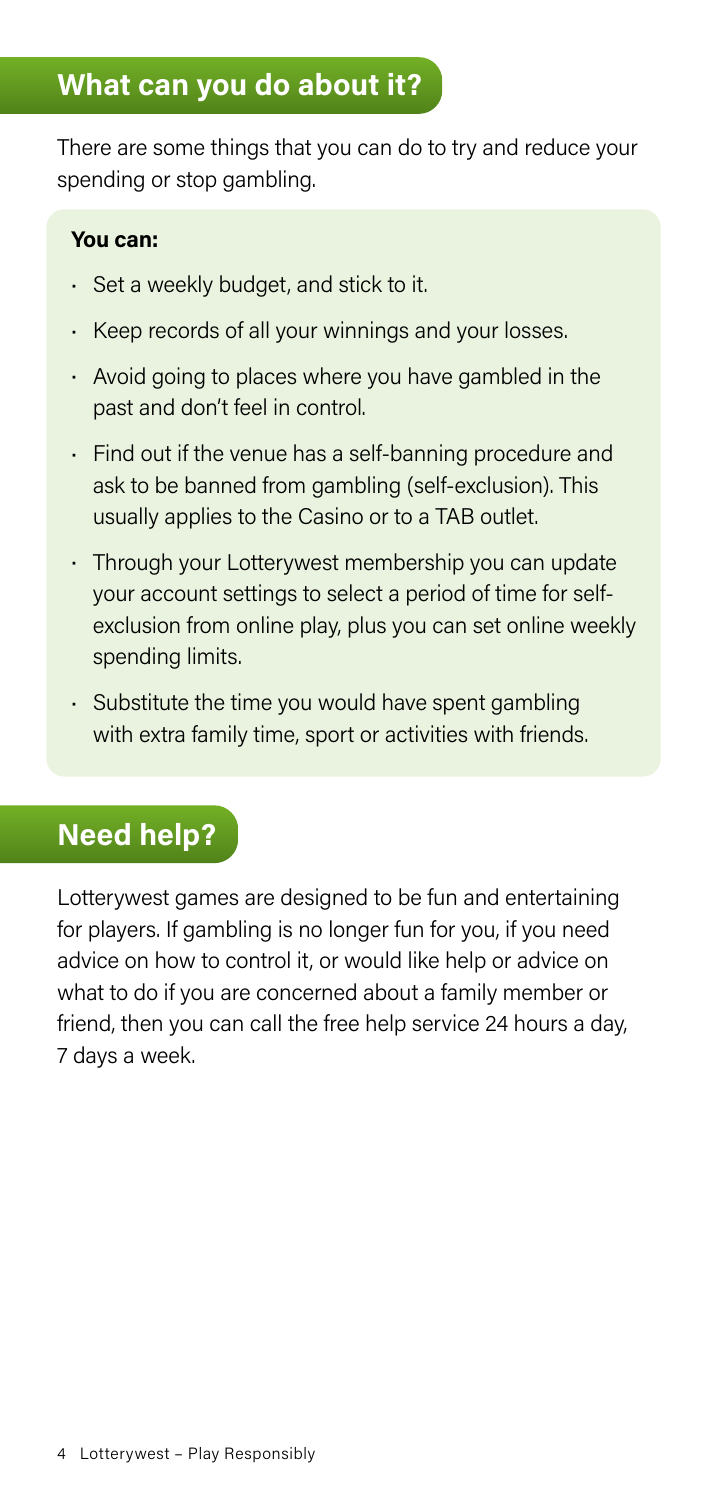# **Talk to someone**

You can contact the Problem Gambling Helpline on free call number 1800 858 858 for immediate problem gambling information and counselling. All calls are strictly confidential and counsellors can provide referrals to problem gambling support services and welfare organisations.

# **Face to face counselling**

You can also discuss your issues and concerns in a safe, confidential and understanding environment at Gambling Help WA.

Gambling Help WA is a free counselling service that gives you the opportunity to talk to a counsellor about how to change your gambling habits. Their experienced counsellors understand how to help people whose gambling has become out of control. You can make an appointment to see a Gambling Help WA counsellor by calling 9325 6644.

# **Online counselling**

You can access information, self-help tools and immediate, live support online with an expert 24 hours a day, 7 days a week by logging on to gamblinghelponline.org.au.